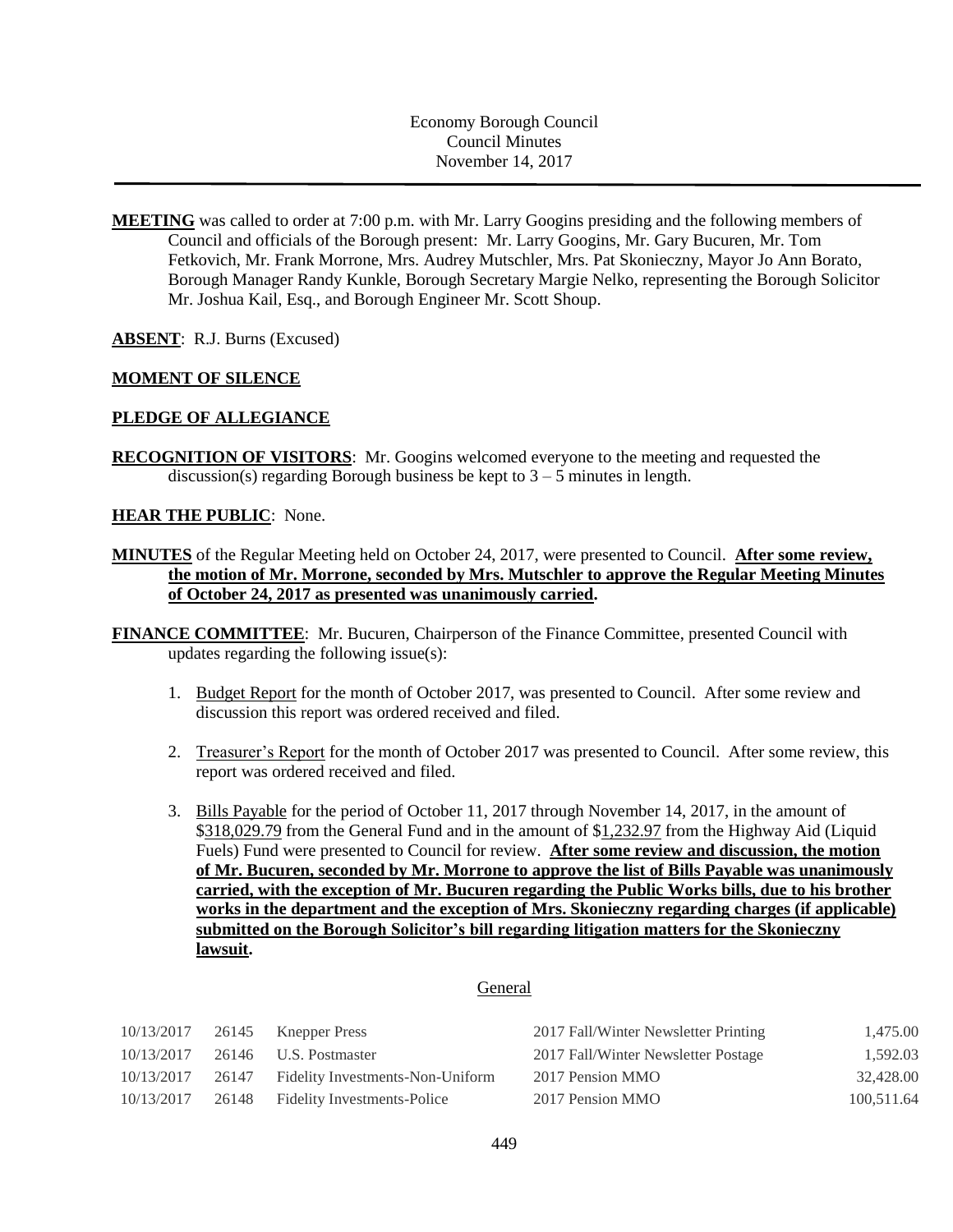| 10/17/2017 | 26149 | <b>Reserve Account-Pitney Bowes</b> | Replenish Postage Meter                     | 410.00    |
|------------|-------|-------------------------------------|---------------------------------------------|-----------|
| 11/02/2017 | 26150 | Bitting Recreation Inc.             | 2017 Game Time Playground Equipment         | 57,634.24 |
| 11/14/2017 | 26151 | <b>ADT Security Services</b>        | Monthly Security Service                    | 89.16     |
| 11/14/2017 | 26152 | Aflac                               | Employee ACC Insurance                      | 253.50    |
| 11/14/2017 | 26153 | AMBP-Mayors Assoc.                  | 2018 Assoc. of Mayors Dues                  | 70.00     |
| 11/14/2017 | 26154 | Ambridge Wholesale Tire Inc.        | Tire Purchases-Pol                          | 4,294.96  |
| 11/14/2017 | 26155 | Amcom Office Systems, Inc.          | Monthly Copier Maintenance/Overage          | 240.58    |
| 11/14/2017 | 26156 | <b>Animal Control Services</b>      | Animal Control Service Fee                  | 550.00    |
| 11/14/2017 | 26157 | Approved Toilet Rentals, Inc.       | (3) Standard Units w/Hand Sanitizer-Parks   | 247.50    |
| 11/14/2017 | 26158 | <b>Bauman Office Plus</b>           | Misc. Office Supplies                       | 524.55    |
| 11/14/2017 | 26159 | Beaver Cty Dept. Waste Management   | 2017 Recycling Brush-Grass                  | 450.00    |
| 11/14/2017 | 26160 | Beaver Cty Times-Newspapers Inc.    | Legal Ad-Zoning-Pub. Hearing Spec Exception | 232.70    |
| 11/14/2017 | 26161 | Bob Sumerel Tire Co., Inc.          | Tire Repair Services                        | 554.16    |
| 11/14/2017 | 26162 | Building Insp. Underwriters of PA   | <b>Building Permit Inspections</b>          | 862.40    |
| 11/14/2017 | 26163 | Burns, Daniel                       | Mileage Reimbursement-Asst. CEO             | 122.14    |
| 11/14/2017 | 26164 | Butler Gas Products Co, Inc.        | Monthly Cylinder Rental                     | 43.60     |
| 11/14/2017 | 26165 | C & K Wholesale, Inc.               | <b>Equipment Repair Parts</b>               | 461.74    |
| 11/14/2017 | 26166 | Clean Care, Inc.                    | Floor Mat Service                           | 197.29    |
| 11/14/2017 | 26167 | Columbia Gas                        | Monthly Gas Service                         | 1,224.00  |
| 11/14/2017 | 26168 | Comcast 0029740                     | Monthly Internet/Phone Service              | 459.18    |
| 11/14/2017 | 26169 | Comcast 0029955                     | Monthly Internet/Phone Service              | 105.75    |
| 11/14/2017 | 26170 | Coverall North America, Inc.        | Monthly Cleaning Services                   | 739.00    |
| 11/14/2017 | 26171 | Duquesne Light Company              | Monthly Electric Service                    | 1,001.94  |
| 11/14/2017 | 26172 | Economy Metals, Inc.                | Sheet Metal-Recycling Dumpster              | 22.00     |
| 11/14/2017 | 26173 | Economy Plumbing & Heating Co.      | Misc. Operating Supplies                    | 248.42    |
| 11/14/2017 | 26174 | Economy Volunteer Fire Dept.        | 2017 Fire Prevention (Child Activities)     | 1,000.00  |
| 11/14/2017 | 26175 | Economy Welding/Industrial Supply   | Misc. Operating Supplies                    | 87.25     |
| 11/14/2017 | 26176 | Flint Trading, Inc.                 | Roadway Warning Markings                    | 1,569.36  |
| 11/14/2017 | 26177 | FNB Commercial Credit Card          | Misc. Purchases                             | 247.74    |
| 11/14/2017 | 26178 | Galls LLC                           | <b>Uniform Expenses</b>                     | 176.92    |
| 11/14/2017 | 26179 | Hanson Aggregates BMC, Inc.         | Asphalt                                     | 20,203.84 |
| 11/14/2017 | 26180 | Herzog Truck Service, Inc.          | Vehicle Inspection/Maint. Service           | 90.00     |
| 11/14/2017 | 26181 | <b>ICMA</b> Membership Renewals     | 2018 ICMA Membership Dues                   | 580.00    |
| 11/14/2017 | 26182 | Iron City Workplace Services        | Uniform/Rug Services                        | 610.45    |
| 11/14/2017 | 26183 | JC Ehrlich Co., Inc.                | <b>Pest Control Services</b>                | 133.98    |
| 11/14/2017 | 26184 | LCA-Lease Corporation of America    | <b>Telephone Leasing</b>                    | 209.81    |
| 11/14/2017 | 26185 | Marsilio Court Reporting Service    | 2017 Stenographer Services                  | 227.50    |
| 11/14/2017 | 26186 | McClymonds Supply Transit Co. Inc.  | Limestone                                   | 3,931.76  |
| 11/14/2017 | 26187 | <b>MDIA</b>                         | <b>Building Permit Inspections</b>          | 3,676.64  |
| 11/14/2017 | 26188 | MGSoft-Net, Inc.                    | Battery Backup/Sonic Wall Installations     | 275.00    |
| 11/14/2017 | 26189 | Michael Baker International, Inc.   | Planning Commission Consultant Fees         | 2,237.50  |
| 11/14/2017 | 26190 | Mitel Cloud Services                | Monthly Telephone Service                   | 568.77    |
| 11/14/2017 | 26191 | Napa-Station Auto Parts             | Vehicle Repair Parts                        | 104.44    |
| 11/14/2017 | 26192 | Occidental Life Insurance Co of NC  | Employee Paid Life Insurance                | 79.14     |
|            |       |                                     |                                             |           |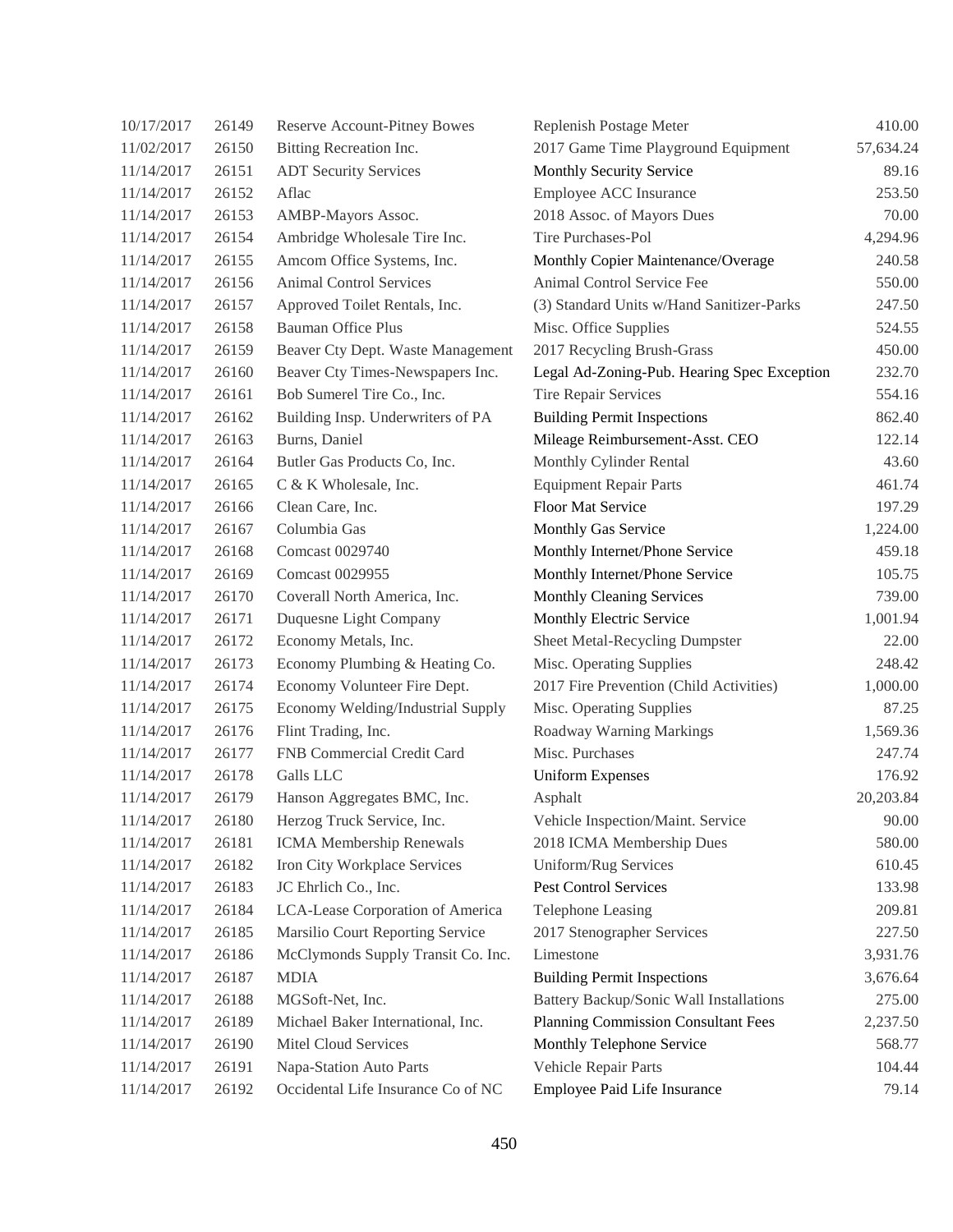| 11/14/2017 | 26193 | PA One Call System, Inc.                  | PA One Call Services                 | 45.72      |
|------------|-------|-------------------------------------------|--------------------------------------|------------|
| 11/14/2017 | 26194 | PA State Association of Boroughs          | 2018 Borough/Council Assoc. Dues     | 1,515.00   |
| 11/14/2017 | 26195 | <b>PGH Networks</b>                       | Telephone Maintenance                | 119.00     |
| 11/14/2017 | 26196 | Pittsburgh Public Safety Supply           | <b>Uniform Expenses</b>              | 168.99     |
| 11/14/2017 | 26197 | Point Spring Company                      | <b>Equipment Maint. Parts</b>        | 85.07      |
| 11/14/2017 | 26198 | Prof. Graphic Communications Inc.         | <b>Embroidery Shirts-CEO</b>         | 92.00      |
| 11/14/2017 | 26199 | Reed Oil Company                          | Diesel Fuel                          | 1,382.98   |
| 11/14/2017 | 26200 | Reliance Standard Life Insurance          | Group Life Insurance Coverage        | 343.20     |
| 11/14/2017 | 26201 | S & D Calibration Services, Inc.          | Acutrak, Enrad-Vascar Certs.         | 215.00     |
| 11/14/2017 | 26202 | S & S Fasteners, Inc.                     | <b>Equipment Repair Parts</b>        | 24.00      |
| 11/14/2017 | 26203 | Safety-Kleen                              | Misc. Operating Supplies             | 261.50     |
| 11/14/2017 | 26204 | Sewickley Construction Products Inc.      | Storm Drain/Pipe Repair Parts        | 27.50      |
| 11/14/2017 | 26205 | Shoup Engineering Inc.                    | <b>Engineering Services</b>          | 26,688.00  |
| 11/14/2017 | 26206 | Smitty's Service.                         | Vehicle Inspection/Maint. Services   | 1,392.49   |
| 11/14/2017 | 26207 | Spectrum Medical Corp, LLC                | Pre-employment Drug Testing          | 45.00      |
| 11/14/2017 | 26208 | <b>Sprint Communications</b>              | Mthly Cellphone Service              | 422.66     |
| 11/14/2017 | 26209 | <b>Staley Communication-BearCom</b>       | 2017 Radio Service Contract          | 248.30     |
| 11/14/2017 | 26210 | <b>Staples Advantage</b>                  | Misc. Office Supplies                | 240.68     |
| 11/14/2017 | 26211 | <b>SunSetz Lawncare</b>                   | 2017 Contracted Lawn Maint. Service  | 220.00     |
| 11/14/2017 | 26212 | <b>SWIF-State Worker's Insurance Fund</b> | SWIF Workers Comp Ins. Commission    | 1,998.00   |
| 11/14/2017 | 26213 | Teamsters Local Union 250                 | <b>Union Dues</b>                    | 360.00     |
| 11/14/2017 | 26214 | Terry Smith                               | 2017 Fall/Winter Consultant Services | 1,945.00   |
| 11/14/2017 | 26215 | The Sherwin-Williams Co.                  | Paint/Supplies-Recycling Dumpster    | 49.36      |
| 11/14/2017 | 26216 | Three Rivers Marine & RV Center           | Vehicle Maint. Services              | 3,433.38   |
| 11/14/2017 | 26217 | Traffic Control Equip/Supplies Co. Inc.   | Pedestrian Pole Repair Service       | 636.27     |
| 11/14/2017 | 26218 | V <sub>i</sub> -HAUS                      | 2017 Monthly Hosting Agreement Fees  | 875.50     |
| 11/14/2017 | 26219 | W. PA Teamsters Emp. Welfare Fund         | Monthly Health Insurance             | 27,357.96  |
| 11/14/2017 | 26220 | Wex Bank-Sunoco                           | Monthly Gasoline Usage               | 2,081.86   |
| 11/14/2017 | 26221 | Wright Automotive Group                   | Vehicle Repair Services              | 206.04     |
| 11/14/2017 | 26222 | Joseph A. Askar Law Offices               | 2017 Solicitor Services & Retainer   | 2,493.75   |
|            |       |                                           |                                      | 318,029.79 |

### Highway Aid Fund

| 11/14/2017 | 135 | Duquesne Light Company | Mthly Electric Service-Street Lights/Traffic Signals | 1,232.97 |
|------------|-----|------------------------|------------------------------------------------------|----------|
|            |     |                        |                                                      | 1.232.97 |

# **ORDINANCE COMMITTEE**: No Report.

**PARKS and RECREATION COMMITTEE**: Mr. Fetkovich, Chairperson of the Parks and Recreation Committee, thanked everyone for working together in pursuing the playground equipment. The Borough Manager informed Council that there may be an issue with storing the playground equipment once it is shipped. Members of Council discussed acquiring the dimensions of the boxes, possibly renting a storage trailer or maybe storage space with the Economy Borough Municipal Authority.

## **PROPERTY and BUILDING COMMITTEE**: No Report.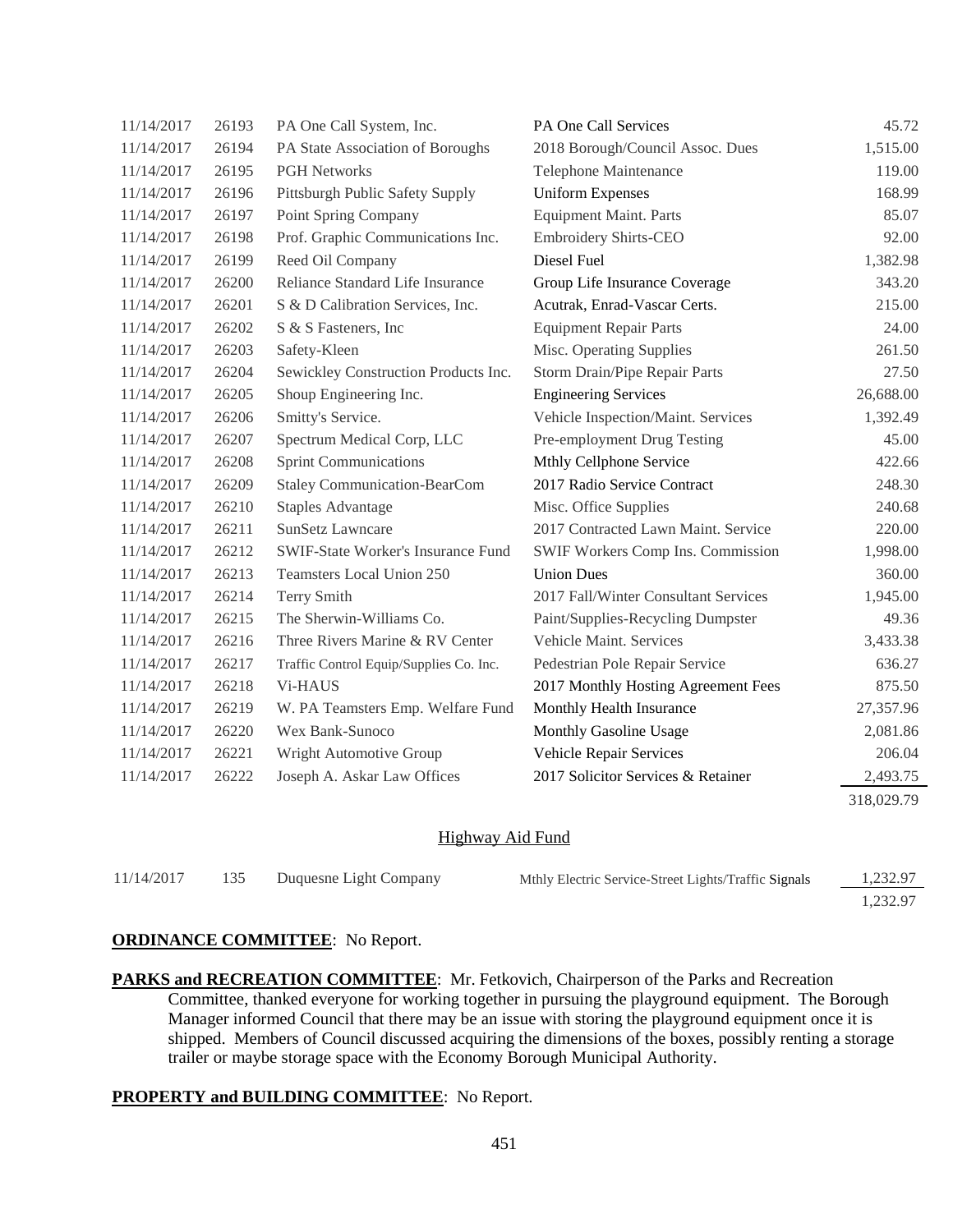# **PUBLIC SAFETY COMMITTEE**: No Report.

- **PUBLIC WORKS (PW) COMMITTEE**: Mrs. Mutschler, Chairperson of the Public Works Committee, presented Council with updates regarding the following issue(s):
	- 1. Public Works Bi-monthly Reports After some review and discussion, these reports were ordered received and filed. Mrs. Mutschler discussed an issue with a leak in the garage roof and it was determined that the Public Works Foreman and Mr. Morrone, Chairperson of the Property and Buildings, will get in touch to discuss repair options.
	- 2. Christmas Holiday Observation Mrs. Mutschler presented Council with a written request from the Public Works Department regarding the possibility of observing Christmas Eve on Friday, December  $22<sup>nd</sup>$  instead of Tuesday, December  $26<sup>th</sup>$ . The Borough Manager stated that the office would observe the same if there are no objections from Council. **After some review and discussion, the motion of Mrs. Mutschler, seconded by Mr. Fetkovich for this year only the Christmas Holiday will be observed on December 22nd and Monday, December 25th being Christmas Day per request by the bargaining unit was unanimously carried.** The Borough Solicitor requested a signed written request for the files.
	- 3. Public Works Grievance Mrs. Mutschler asked how the grievance process works for this department. The Borough Manager stated that he responded to the grievance informing the employee that he was required to contact Mrs. Mutschler within five (5) days or it would be closed. The grievance was closed because the deadline lapsed.
	- 4. Unemployment Request Status Mrs. Mutschler asked what the status was on this matter. The Borough Manager stated that he does not have the paperwork, that it was turned over to the Borough Solicitor after the discussion in executive session at the last meeting. Members of Council discussed the expiration dates, if these dates were missed, who is responsible to respond and that if the deadline(s) were missed then someone should/will be held responsible because the Borough should not be liable for this request.
	- 5. Part-time Public Works Department Applications Mrs. Mutschler stated that quite a few applications have been received and asked how Council would like to handle this. Members of Council discussed if there should be one or more hired in the event one isn't available, whether having a CDL or not regarding which trucks can be driven, the Public Works Department being shorthanded due to vacations and the verbiage in the contract regarding scheduled vacations regarding personnel shortage(s). This matter will be discussed in executive session.
	- 6. Public Works Contract This matter will be discussed in executive session.

Mrs. Mutschler requested an executive session to discuss two (2) personnel matters.

- **MAYOR'S REPORT**: Mayor Borato presented Council with information and/or updates regarding the following issues:
	- 1. Mayor's Monthly Police Department Report for October 2017 After some review, this report was ordered received and filed.
	- 2. Knox Boxes The Mayor presented Council with an overview of a request for Knox Boxes in the Borough. The Borough Solicitor did prepare a draft ordinance that was distributed to Council for review. Members of Council discussed concerns regarding the Ordinance Committee not having time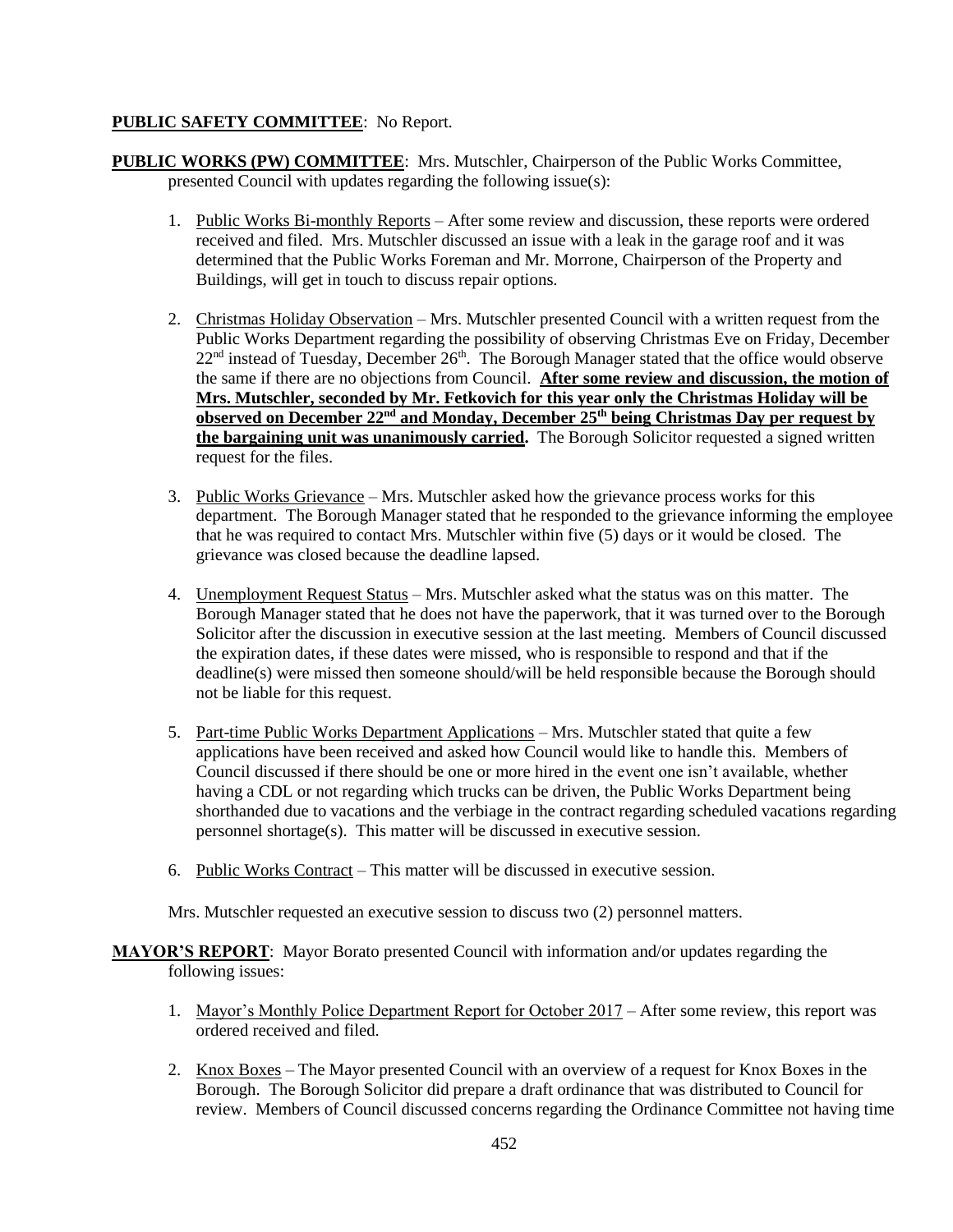to review an ordinance, whether the Borough has the authority to require a business to enter into a contract with a private corporation, this being a public safety related issue, commercial properties would be mandatory and residential would be voluntary. This matter has been brought to Council's attention for approximately one and a half  $(1 \frac{1}{2})$  years and it was determined that this matter should be further reviewed by the Ordinance Committee and Council.

3. Volunteer Firefighter Tax Credit Guidance (Act 172-2016) – The Mayor requested that this matter be held until 2018 because it is more involved than anticipated and would include time constraints for advertising. Members of Council discussed concerns regarding whether other organizations or departments could participate, the criteria that must be met to qualify and concerns regarding the financial impact it would have for the Borough. This matter will be addressed again in 2018 by the Mayor and the Public Safety Committee.

**SOLICITOR'S REPORT**: The Borough Solicitor presented Council with updates regarding the following issue(s):

- 1. Skonieczny Lawsuit No update at this time.
- 2. Economy Borough Volunteer Fire Department Tax Exoneration Request The Borough Solicitor stated that the policy of Beaver County is to not act on an exoneration until they hear from both the municipality and the school district. Fire Chief Thomas stated that the Economy Volunteer Fire Department received letters from both Beaver County and the Ambridge Area School District approving the exoneration. Fire Chief Thomas will forward a copy of the letters to the Borough Manager for Council's review.
- 3. Repository Purchase Consent A request for the consent to purchase an abandoned trailer located at the Ellis Miller Park, Lot/Block 60-194-0150.998, was received from Mr. Todd Alan Miller. The Borough Solicitor explained what a repository purchase is and that in consenting to this purchase it would benefit the Borough by placing it back on the tax records. **After some review and discussion, the motion of Mr. Fetkovich, seconded by Mr. Morrone to approve the repository purchase for Lot/Block 60-194-0150.998 was unanimously carried.**

**ENGINEER'S REPORT** – The Borough Engineer presented Council with updates regarding the following issue(s):

- 1. Traffic Calming Study (Harmony Road)– The Borough Engineer presented Council with an update regarding the speed humps on Harmony Road. Mrs. Mutschler stated that the 3<sup>rd</sup> one was installed today and weather permitting the 4<sup>th</sup> would be worked on tomorrow.
- 2. Stormwater Management Ordinance An Ordinance amending the Code of the Borough of Economy by repealing and replacing Chapter 155 entitled "Stormwater Management" with an updated Chapter 155 was presented to Council. The Borough Engineer presented Council with the background regarding the Borough's stormwater discharge permit (MS4 Permit) and DEP regulations. The Borough Manager and the Borough Solicitor reviewed the ordinance and recommend advertising based on the Clean Water Act of 1970. **After some review and discussion, the motion of Mr. Fetkovich, seconded by Mr. Bucuren to authorize advertising of an ordinance to updating the Stormwater Management Ordinance pursuant to the Act of October 1978, P.L. 86A, as amended, known as the "Stormwater Management Act" was unanimously carried.**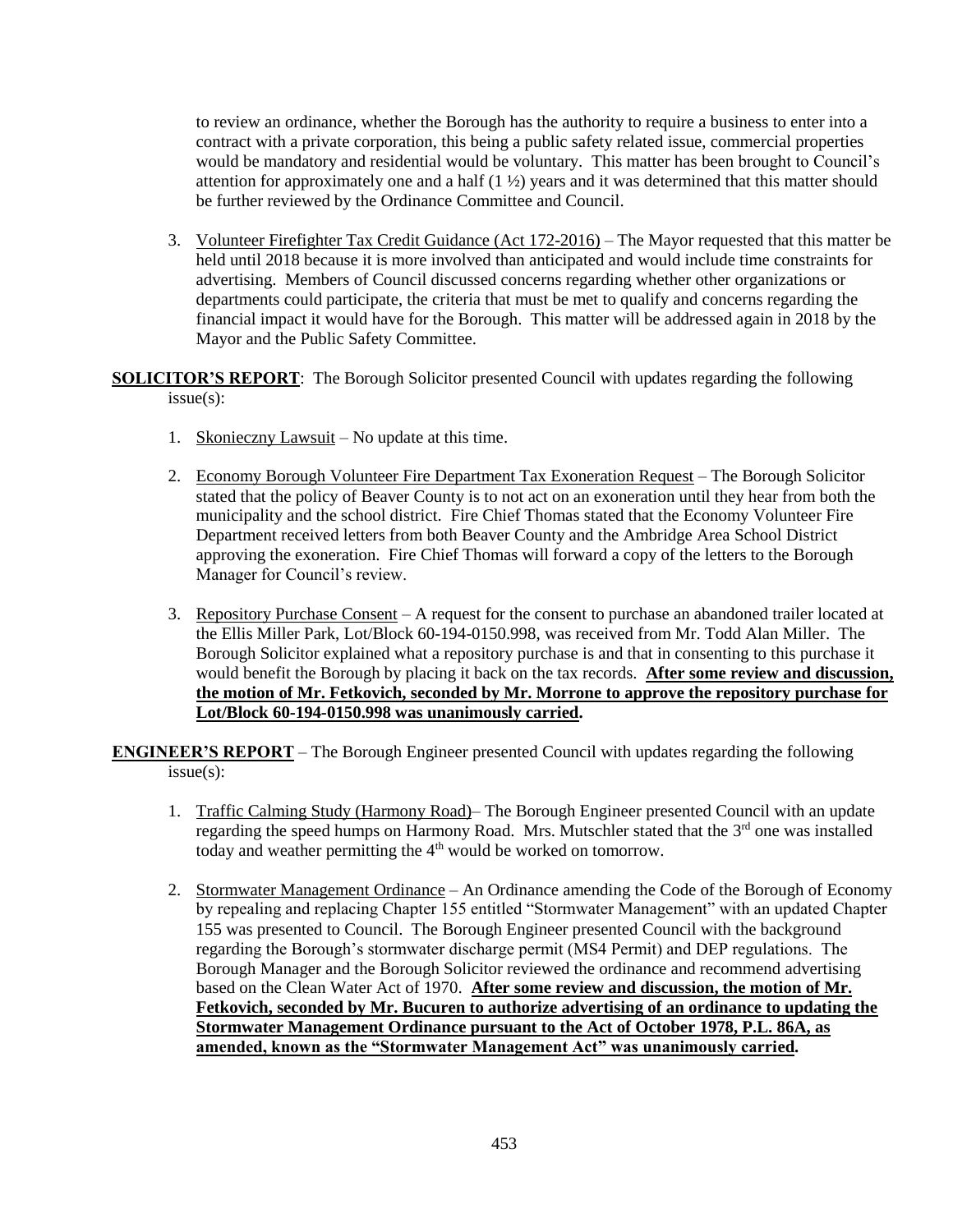# **OLD BUSINESS**:

- 1. Fee Resolution This matter is still on hold while waiting for input from the Planning Commission.
- 2. Petty Cash Policy This was forwarded to the Finance Committee for review, no update at this time.
- 3. Piano Disposal This matter is on hold while waiting for a reply from the interested party.

# **NEW BUSINESS**:

- 1. Discretionary Trading Authorization (Vescio Asset Management, LLC) The Borough Manager presented Council with the background regarding the Securities and Exchange Commission's (SEC) request for an authorization form permitting Vescio Asset Management, LLC to make investment decisions on behalf of the Borough. Members of Council discussed the current plan document outlining the duties/policy for investing and the time frame of for this document. The Borough Manager stated that he would look into the time frame and wait for new signatories to execute the document.
- 2. Semonik-Daugherty Plan of Lots Subdivision/Consolidation This subdivision and lot consolidation, located on Conway Wallrose Road, is revising property lines between three (3) existing lots. Lot/Block 60-185-127.001 (proposed Lot 1) will gain an additional 0.211 acres (parcel B) Lot/Block 60-185-128 (proposed Lot 2). Lot 2 will gain 0.308 acres (parcel A) from Lot/Block 60-185-125-001 (proposed Lot 3.) After the consolidation(s), Lot 1 will be 0.893 acres, Lot 2 will be 11.052 acres and Lot 3 will be 2.617 acres. The Borough Manager stated that Borough Planning Commission has recommended approval and the Beaver County Planning Commission will be meeting next week. **After some review and discussion, the motion of Mrs. Skonieczny, seconded by Mrs. Mutschler to approve the Planning Commission's recommendation was unanimously carried.**
- 3. Nonconforming Lot Size Zoning Ordinance Amendment A proposed ordinance to amend Chapter 180 of the Borough Code entitled "Zoning" to include regulations for nonconforming lot size(s) was presented to Council for review. Members of Council discussed examples of where this amendment would have helped in recent zoning matters, the language of Section 1-C and that the Planning Commission has reviewed the amendment. The Borough Engineer stated that he would contact Michael Baker International to get a better explanation of the amendment.
- 4. 2018 Proposed Budget A proposed budget for the year 2018 was presented to Council for review. There were questions regarding the proposed budget vs. the monthly Budget Report, which included possible missing income/expense data and income/expense line item discrepancies. Mr. Googins explained that the proposed budget is not the same as the Monthly Budget Report but a plan to follow and asked whether QuickBooks offers a proposed budget. The Borough Manager stated it would be looked into and that the proposed budget needs advertised for public inspection for a minimum ten (10) calendar days prior to approval subject to the changes discussed and reviewed. **After some review, the motion of Mr. Fetkovich, seconded by Mr. Morrone to authorize advertising of the proposed 2018 Budget with the changes discussed and reviewed was unanimously carried.**
- 5. 2018 Tax Ordinance A proposed Ordinance establishing a tax rate of 13.5 mills for the year 2018 was presented to Council. The Borough Manager recommended advertising the proposed 2018 Tax Ordinance. **After some review and discussion, the motion of Mr. Fetkovich, seconded by Mrs. Mutschler to authorize the advertising of the 2018 Tax Ordinance was unanimously carried.**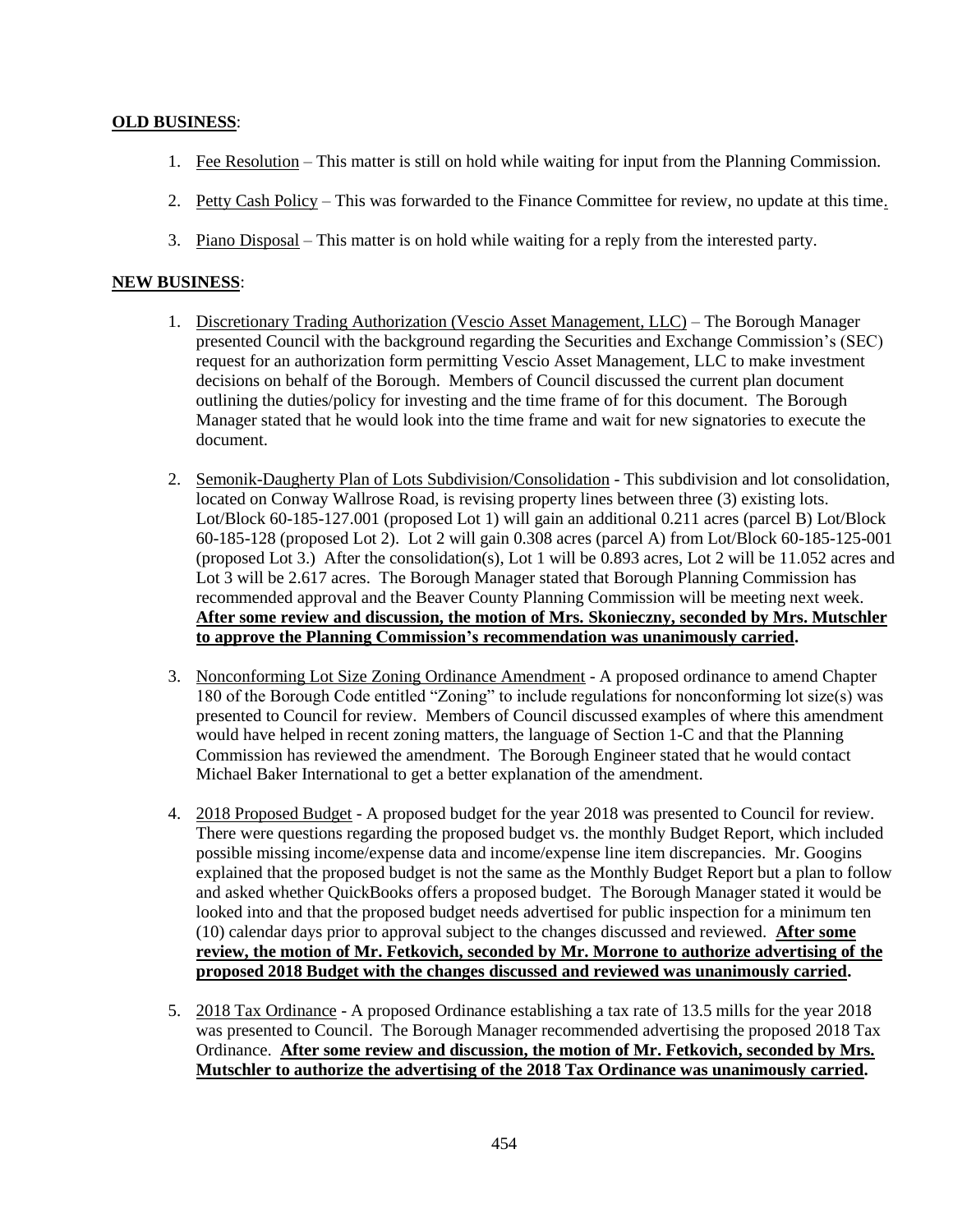# **OTHER BUSINESS**:

1. Committee Re-appointments – The Borough Manager presented Council with a list of seats that will expire on December 31, 2017, and asked how Council would like to proceed in filling them. The Borough Solicitor advised Council to formalize a policy for this matter. The following actions were taken by all members of Council present:

a. Economy Borough Municipal Authority (5 yr. term) – A letter, dated November 7, 2017, was received from Mr. Richard Mattern expressing his interest in being re-appointed to the EBMA Board. **After some review and discussion, the motion of Mr. Bucuren, seconded by Mr. Morrone to reappoint Mr. Richard Mattern to the Economy Borough Municipal Authority Board for a fiveyear (5 yr.) term was unanimously carried.**

b. Planning Commission (4 yr. term) – A letter, dated November 14, 2017, was received from Mr. Steve Borato expressing his interest in being appointed to the Planning Commission. An email was received from both Mr. Richard J. Loedding, dated November 14, 2017 and Mrs. Audrey Mutschler, dated November 13, 2017, expressing their interest in being re-appointed to the Planning Commission. Members of Council discussed that there are three (3) positions and four (4) applicants (Mr. Kowal has not submitted a letter as of this date). **After some review and discussion, the motion of Mrs. Skonieczny, seconded by Mrs. Mutschler to re-appoint Mrs. Audrey Mutschler, Mr. Richard J. Loedding and Mr. Roger Kowal pending the receipt of his letter to the Planning Commission Board for a four-year (4 yr.) term was unanimously carried.**

c. Zoning Hearing Board  $(3 \text{ yr. term}) - A$  letter was received from Ms. Elizabeth Hawkins expressing her interest in being appointed to the Zoning Hearing Board. Members of Council discussed Mr. George Stewart's expiring term, the vacancy for an Alternate and whether Ms. Hawkins could sit on both the Zoning Hearing Board and the Recreation Board. **After some review and discussion, the motion of Mrs. Mutschler, seconded by Mr. Bucuren to re-appoint Mr. George Stewart pending the receipt his letter and to appoint Ms. Elizabeth Hawkins as the Alternate to the Zoning Hearing Board for a three-year (3 yr.) term was unanimously carried.** Mrs. Mutschler asked how hard it would be to expand the Zoning Hearing Board to five (5) members. Members of Council discussed the bylaws from the Municipal Planning Code addressed this matter and the reasoning for an increase. The Borough Solicitor was asked to research this matter and have information for the next regular scheduled Council meeting.

d. Recreation Board – A letter was received from Ms. Elizabeth Hawkins expressing her interest in being appointed to the Recreation Board. Members of Council discussed that Mrs. Laurel Westrom and Mr. Tony Blum's (non-active member) terms are expiring. **After some review and discussion, the motion of Mrs. Skonieczny, seconded by Mr. Morrone to re-appoint Mrs. Laurel Westrom pending her interest and to appoint Mrs. Elizabeth Hawkins to the Recreation Board for fiveyear (5 yr.) term was unanimously carried.**

Mrs. Skonieczny thanked Mr. Googins for all service.

**EXECUTIVE SESSION:** Mr. Googins requested Council go into Executive Session regarding a contractual matter and personnel matters at 8:59 p.m., as per the motion of Mrs. Mutschler, seconded by Mr. Morrone.

On the motion of Mrs. Skonieczny, seconded by Mr. Bucuren to reconvene at 9:50 p.m. was unanimously carried.